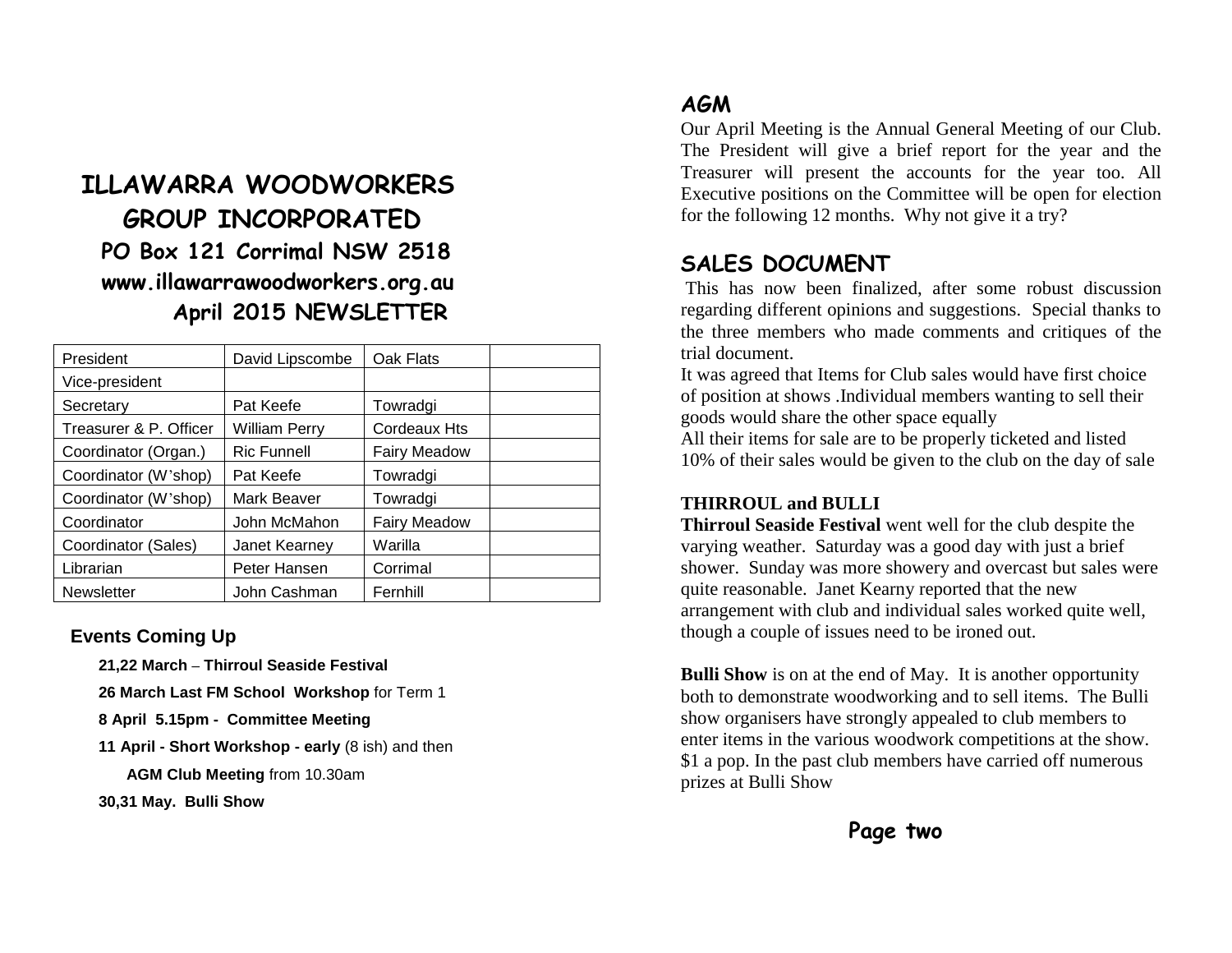### **Wollemi**

James Woodford, an environmental journalist, has written *The Wollemi Pine.* His book is about the discovery of this most ancient tree, the scientific efforts to protect it from the bugs, diseases and the ravages of modern civilization, and the efforts to propagate the tree

Despite the best efforts to keep the location of the small forest secret, some intrepid bushwalkers managed to find the secret grove and on the way also found two smaller plantations of Wollemi pines. Woodford's book is a very interesting read. The *Australian Geographic* says it is 'a fascinating mix of detective story, scientific mystery and human drama.'

Woodford also wrote a book about wombats, and more recently, has written a book about Great White sharks.

## **Kevin PARKER**

Kevin has had to resign from the Club. His resignation was received with understandable regret, as both he and Anne his wife do not now enjoy good health

Kevin was an Industrial Arts teacher who rose through the ranks to become Principal of James Cook High School

Some years ago he taught wood turning at the club on Saturday mornings. He also made some mallets for club sales

One evening at the club he showed his 1m model of James Cook's *Endeavour.* The ship was built from a kit, but Kevin improved in numerous ways. He did not include sails purposely, in order to show all the intricacies of the rigging. Kevin built the model as a memorial to his son who died some years ago, of cancer

### **Page three**

## **MICHAEL BARRETT**

Michael has been a member of the club for about 18 months. He is a local boy who grew up in Thirroul and now teaches a 5/6 class at Balgownie Public School. He first became interested in timber by helping out and making things with his late grandfather. Michael went to the Illawarra Senior College for years 11 and 12 and thoroughly enjoyed the large and well-equipped workshop that they have down there. For his major work he made a pool table. During that year, on a class excursion, he visited a factory that assembled furniture for the big department stores. He knew a couple of the chaps there who had been at the college, but they were now doing monotonous jobs and their faces were dull with boredom. At that moment Michael decided not to enter the workforce on the completion of high school, but to instead go to university. At times now, with the never-ending workload of a being a teacher, the shortage of holidays and the continual torment of paper cuts, Michael wonders if at that moment in year 12, he made the right decision.

After Michael finished university he went overseas. He holidayed in Bali with his sister, and then continued on with friends surfing reef breaks in Lombok and Sumbawa. Later, Michael went overseas for a year – Vietnam, Germany, Austria, Spain, Portugal, USA, Mexico and Guatemala. 'I worked for about ¾ of the time on farms and took holidays for the rest of the time. On the farms, mostly in Spain, you got your board and keep, and the cultural experience that goes with living from the land in another country. We would work for 5 or 6 hours a day. Most of all I enjoyed training horses and doing repairs to a 1500 year old stone house. It was a great lifestyle.**'**

### **Page four**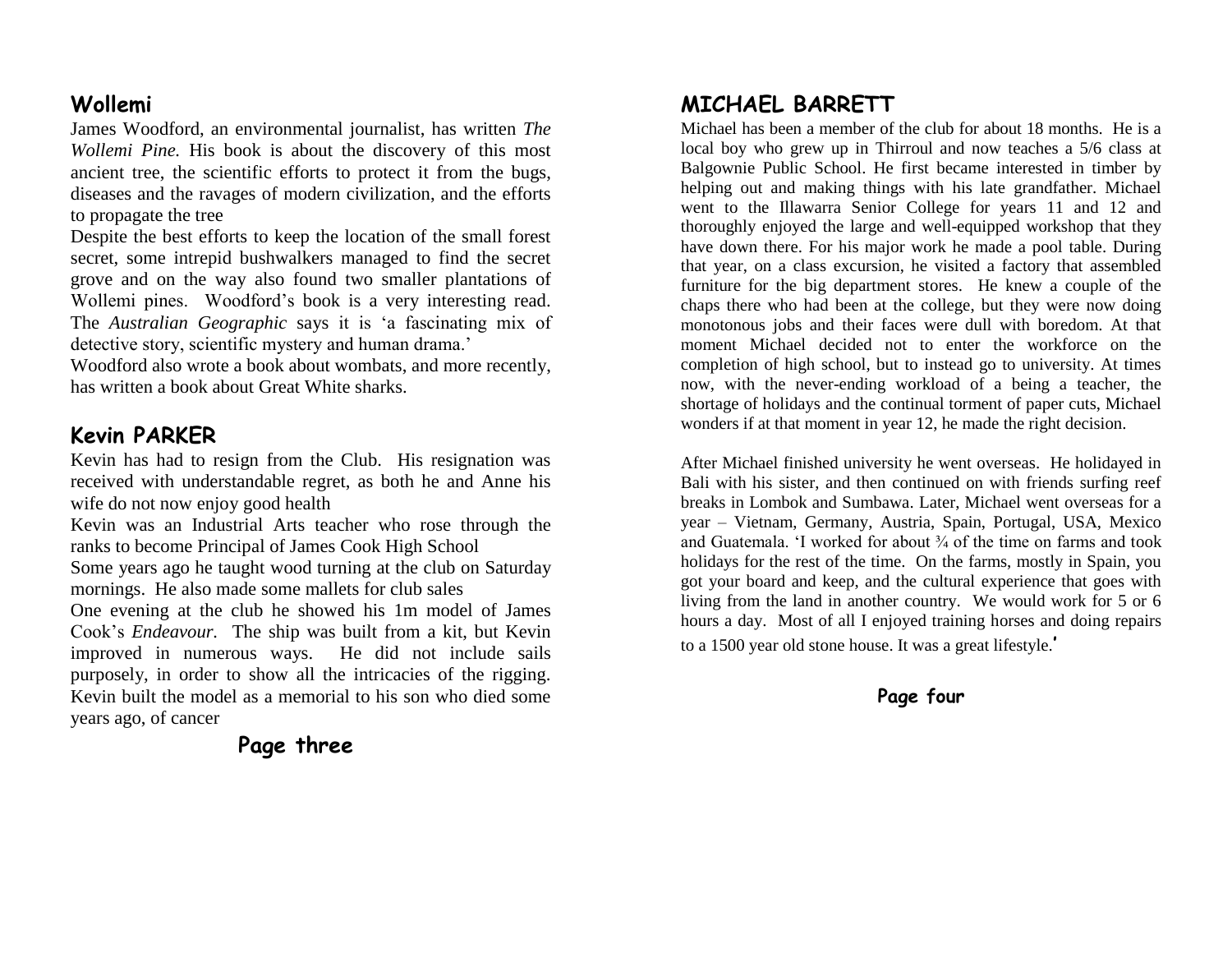Eventually Michael returned to Australia and, after a couple of years



of casual teaching, army reserving and other odd jobs, Michael headed west for a teaching stint with the Aborigines at Wilcannia Central School (a pre-school to year 12 school) on the Darling River in outback NSW.

Wilcannia certainly was different. 'The first Sunday Morning I was there I went for a walk down the street and didn't see a single person. It was summer at that time and people didn't come out until the evenings.'

#### *Did you have much problem with Aboriginal kids missing*

*school a lot? '*For my last 2 years I had a 95% attendance rate – about the same as down here. We had many good times together.'

Two of the highlights of Michael's time in Wilcannia were organising and building a Stephanie Alexander garden with the kids and welding football posts to set up the football field. 'Tackle football with the kids was the norm.' The principal actually tricked him into building the garden. Upon agreeing to participating in 'some gardening around the school' Michael was awarded with the status of 'Project Manager' of a 120 square meter \$60 000 project. He said that in the end it worked out okay as he did the project (which also required irrigation systems, tanks, a bungalow, sheds and large play rocks) for half the week and taught for the other half.

In his spare time at Wilcannia, he enjoyed swimming and fishing in the river, cooking in the pizza oven that he built in the back yard (which included a hot water system that let out an initial burst of

steam which was great for attaching a train whistle to annoy the barking dogs), riding motorbikes and helping out station owners. He said there were many problems in the community such as welfare dependence, drunkenness and violence, however there were also many good people and positive aspects of community living that we lack here. After  $4 \& 1/2$  years he left far wiser than he had been when he arrived, not to mention with his future wife in tow**.**

After a stint fishing and surfing down the coast he took a job a Balgownie. Last year he bought a house, got married and now has a beautiful little daughter Rosie. His wife, Kathryn, is also a teacher and a talented musician. Michael enjoys accompanying her violin playing on the guitar. Michael said that she showed the other staff in Wilcannia that talent in both teaching and music was far better at reaching the tough Indigenous students than sternness. Kathryn is enjoying her new role as a mother and may look into tuition later.

*What kind of wood projects are you interested now? '*I enjoy all aspects of wood and it is great to have the club here to work with people that are far more experienced than myself. At the moment I am interested in small furniture pieces and would, down the track, like to make chess boards and chess pieces. I look forward to making projects for the club this year.'

## **Precious Timber**

Recently the magazine of the *SMHerald* featured a number of African entrepreneurs. Most were bent on making stacks of money but Lorna Rutto, 30, the founder of EcoPost was seeking to change society for the better. EcoPost 'collects waste, especially plastic, and turns it into eco-friendly products including fence posts, tiles and furniture. The aim is to provide a sustainable substitute and so help reduce pressure on Kenya's depleted forests.'

Since 2009 the firm has sold 30,000 fence posts. Rutto said, 'We need to stop cutting down trees because Kenya has only 2% of its forests left.' That 2% is down from 10% in 1998. Rutto says, 'Also about 550 people have gained some employment through my recycling efforts.' Good one!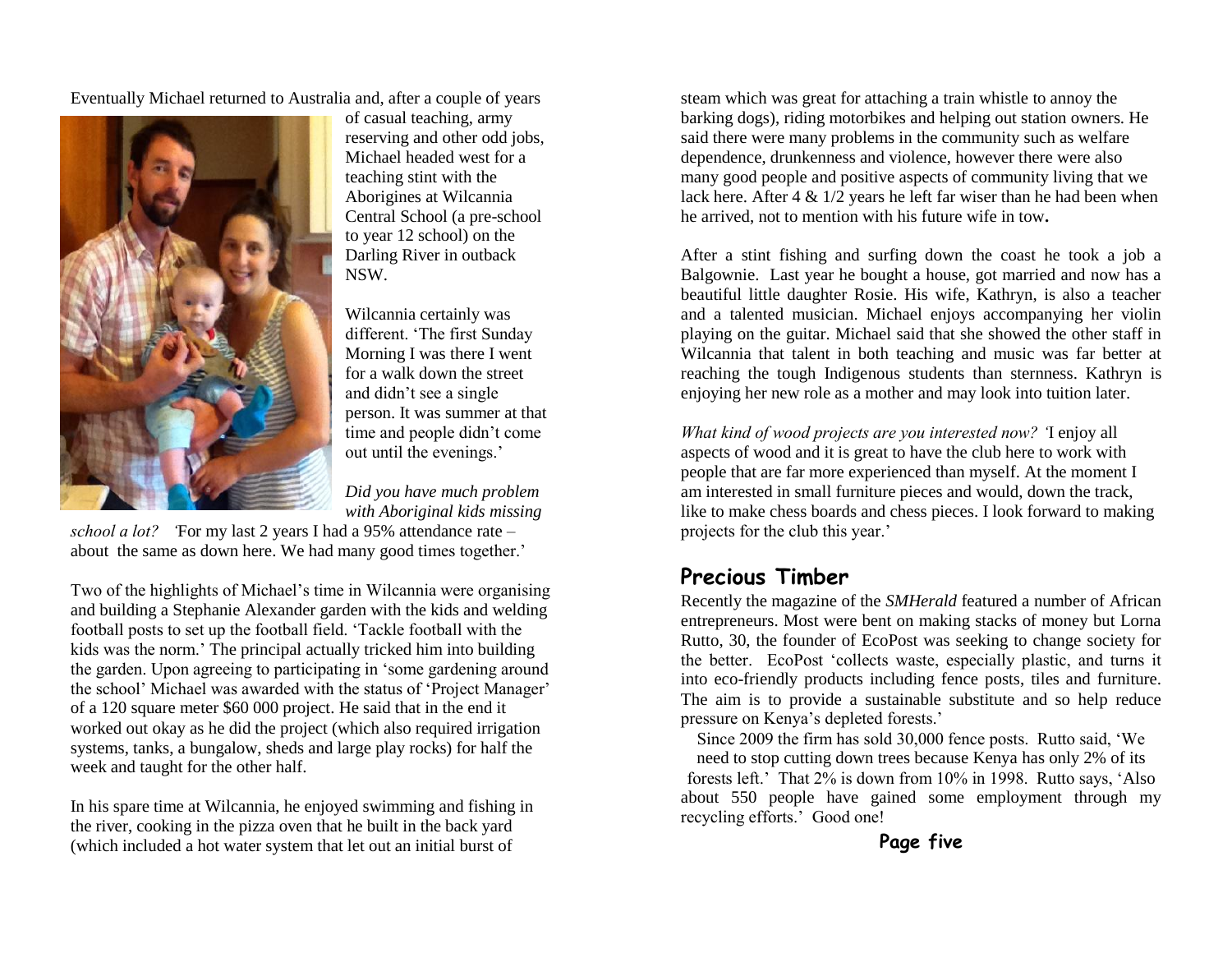## **'Don't Fence Me In'**

 Our President and Treasurer met with the School Principal regarding funding for a fence around the workshop. The Principal is exploring ways to possibly contribute to the expense. The Treasurer appealed to members for a volunteer to oversee the arrangements of the fence – to be the Fence Project Manager. Tony Bell put his hand up. Great applause, and he was promptly designated as the 'Minister of DeFence !' Thanks Tony

### **Show and Tell**

### **February**

**Bill Perry** showed a jig made from High Density Polyethanol (HDPE) which is a great aid to sharpening saws. Bill also showed a very attractive free standing wooden picture frame for mounting photos

**Pat Keef** showed a large platter of Huon Pine. Someone quipped that it could be used as a 'spy hole' Pat also showed two other platters/bowls of Sassafras and Tasmanian Oak. Very nice!

**Rick Funnell** showed three turned bowl s of jarrah, jacaranda, and cypress pine and two irregularly formed and shaped bowls for Club sales. Rick also brought along two toy bright red London buses he also donated to Club sales Thanks Rick!

### **March**

- **Rick Funnell** showed a cute little engine and truck recycled and repainted from the Sallys. Thanks again Rick
- Pat Keef showed some neat bowls mostly turned from burls. He then uncovered a wonderful massive eucalyptus platter, almost 1 m. across. Pat started turning the burl blank at 50 rpm and gradually increased to 350 rpm.
- The platter is finished with 10 coats of fine buffing oil and a further four finishing coats. Really magnificent!
- **Peter Hansen** showed dozen or more small bowls and other pieces finished with Peter's particular care for detail, and donated them to Club sales. Thanks Peter

## **FEES**

Annual fees are now due. Still \$25, and cheap at that. Please pay Bill Perry our Treasurer, promptly, preferably just before or after the meeting general when he has his receipt book handy

**Thanks** to Bendigo Bank, the Oak Flats and Shellharbour Community Branches, who have again sponsored the club with a grant for consumables

### **New Members**

Congratulations to new members Peter Speer and Craig Shaw Peter has actually been around for a while, checking all our machine tools and electrical equipment to ensure that they are electrically safe. Peter has done this pro bono. And now has joined us as a club member. Craig also joined us after finding as on the internet. Welcome Peter and Dave. Nice to have you aboard

## **FMSchool Workshop**

This term's Fairy Meadow School Workshop finishes on 26 March. We have had five boys this term , Glen, Hayden, Jack, Jake and Karryn and two teachers, Ms Pip and Ms Meg Somehow the  $6<sup>th</sup>$  boy went missing. 'Sebastian , where are you?'

Ms Pip presented each of the five club Trainers with a bottle of wine as a thank you gift. 'It's a hard life!' (Club members who would like to become Trainers can join the queue and Ms Pip will size you up?)

The five boys have worked well on their wood projects, as well as enjoying the afternoon tea that the school provides.

Rick Funnell added a nice touch by scroll-sawing the initials of each boy from thin ply. These initials were glued on the lid of the pencil boxes the boys were making Thanks Rick – a nice gesture.

Rick also makes the small plaques that the boys are presented with at the school assembly after the conclusion of the course. Thanks again